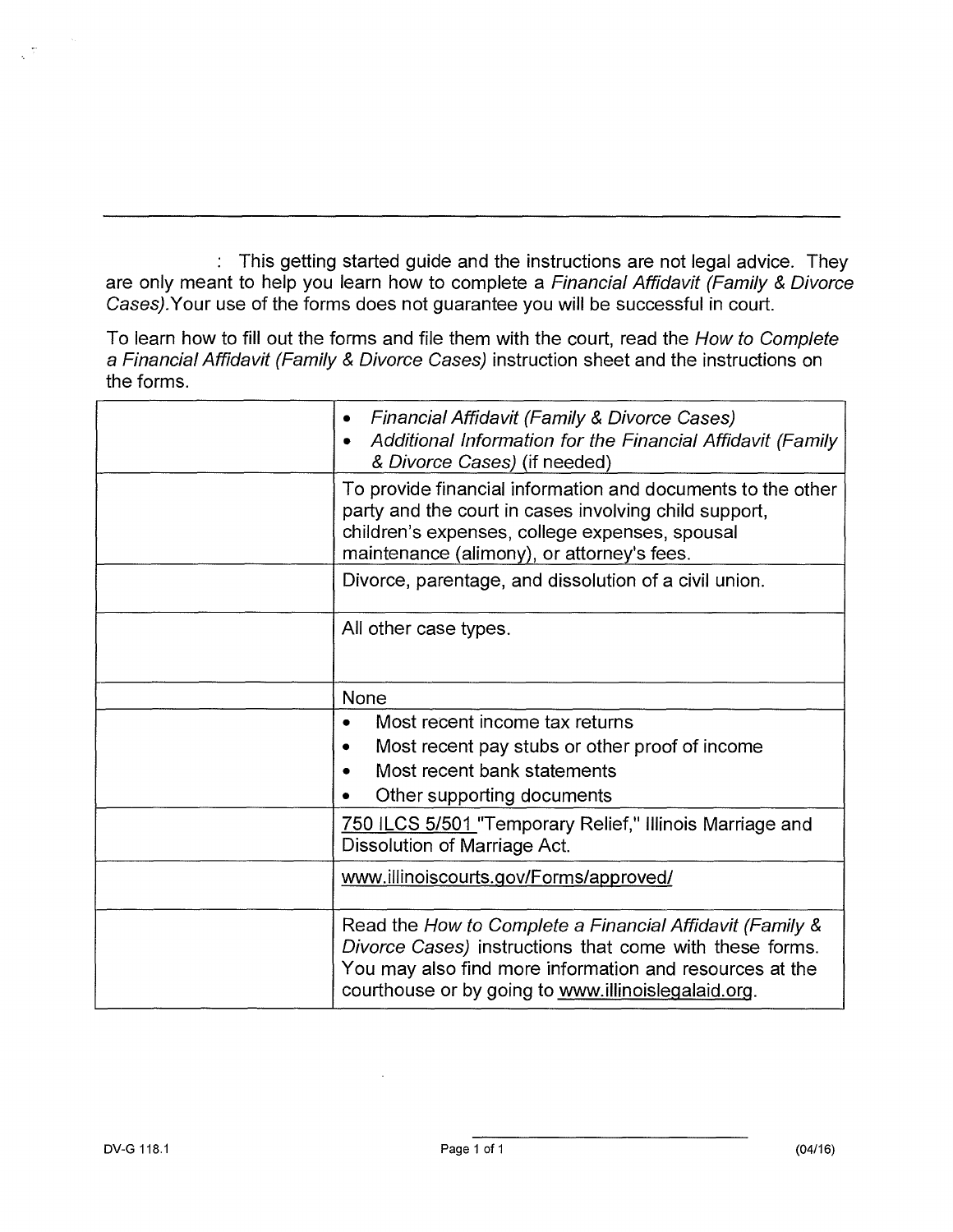## **What is a Financial Affidavit?**

It is a document used by the judge to assess your income, expenses, assets, and debts. The information you provide in the affidavit must be true.

## **Who must complete a Financial Affidavit?**

Any party asking for or being asked to pay child support, children's expenses, college expenses, spousal maintenance (alimony), or attorney's fees.

The Financial Affidavit must be supported by documents, including your most recent:

- o income tax returns
- o pay stubs or other proof of income
- o bank statements
- o other supporting documents

If your information is protected because of domestic violence or abuse, you can remove that information from the financial documents you provide.

## **When is the Financial Affidavit due?**

There is no general rule. There may be local rules about when to file a Financial Affidavit. If there are, you must follow these rules. Ask the Circuit Clerk where to find these rules.

## **Where can I find the forms I need?**

You can find the forms at: http://www.illinoiscourts.gov/Forms/approved/

## **What do I do after I fill out my Financial Affidavit?**

- o You must send a copy of the completed Financial Affidavit and supporting documents to the other party in the case. If a party has a lawyer, send it to the lawyer.
- o Complete and file a Proof of Delivery form with the Circuit Clerk to show that you sent your forms to the other party. You can find the Proof of Delivery form at: http://www.illinoiscourts.gov/Forms/approved/
- o You should not file your Financial Affidavit with the Circuit Clerk unless a local rule or court order requires you to do so.

## **What if I provide false or misleading information?**

You may face significant penalties and sanctions, including costs and attorney's fees.

## **What if I do not have all the information available to answer all questions?**

You will need to show the judge you did your best to obtain all of the information asked for. If you do not have all the information at the time you complete the Financial Affidavit, give what you have and provide the rest as soon as possible.

## **Do I have to answer all questions?**

Yes, answer all questions and complete all sections of the Financial Affidavit even if the response is "not applicable," "none," "not in my possession," or another brief explanation.

## **Where can I get help?**

If you do not hire a private attorney, help is available online at www.illinoislegalaid.orq or at your local law library.

## **How do I fill out the Financial Affidavit?**

The form has instructions in the column on the left side to help you.

## **How do I calculate my income?**

If you are not paid monthly, you will need to convert your income into monthly amounts. For example, if you are paid \$600 per week, multiply \$600 by 52 to get your pay per year and then divide that amount by 12 to get your monthly pay (\$600 x 52 = \$31,200  $\div$  12 = \$2,600 per month).

## **How do I calculate my expenses?**

Some expenses vary during the year or are paid only once or twice a year. In those cases, calculate the total yearly amount you pay and then divide by 12 to reach the average monthly amount. For example, if you pay \$600 twice a year for car insurance, multiply \$600 by 2 to get the amount you pay per year (\$1,200) and then divide that amount by 12 to get the monthly amount (\$600  $\times$  2 =  $$1,200 \div 12 = $100$  per month).

## **How to Calculate Monthly Amounts**



Do not list the same expense in more than one section of the Financial Affidavit.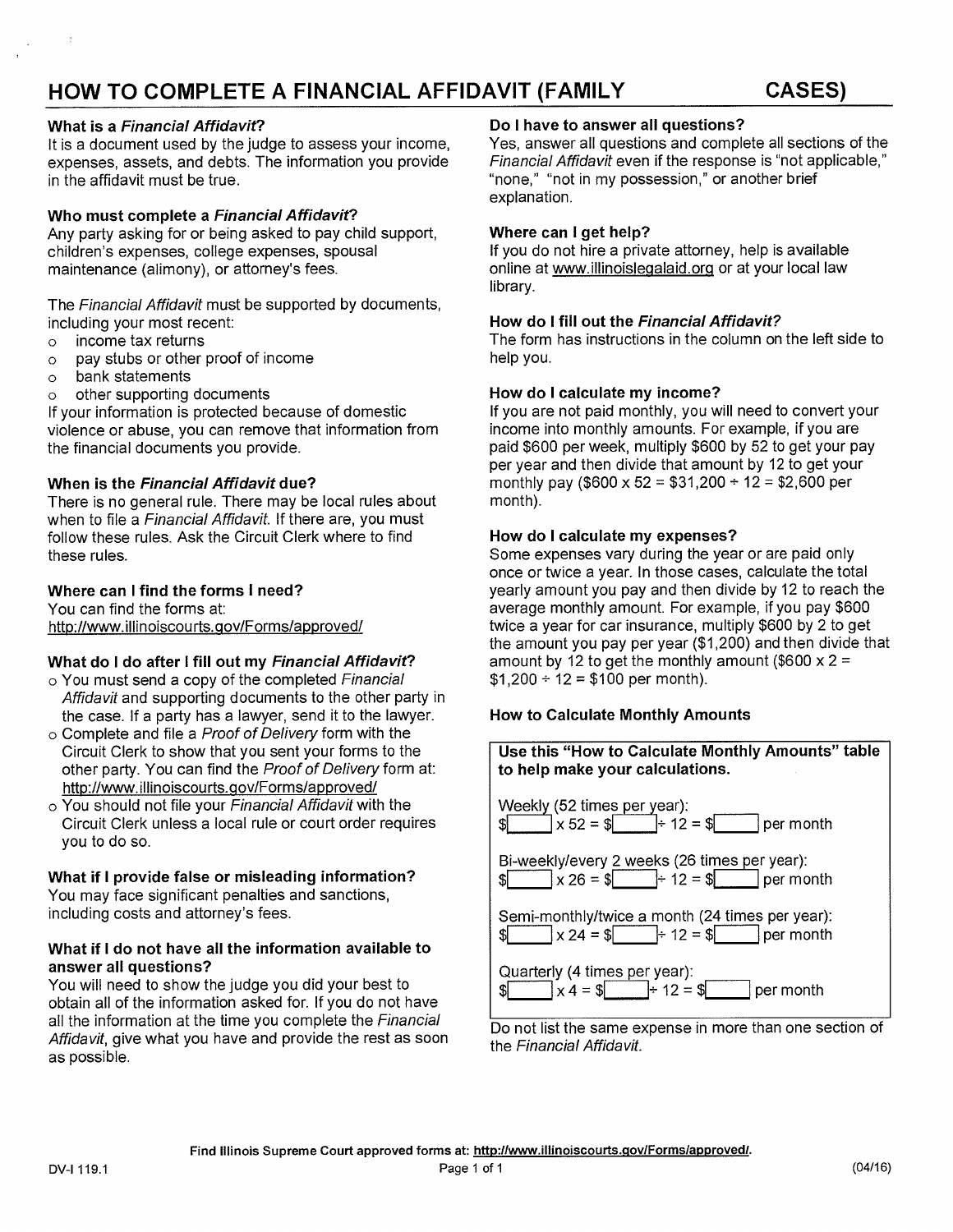| This form is approved by the Illinois Supreme Court and is required to be accepted in all Illinois Circuit Courts. |               |                                                                                                        |                    |  |  |
|--------------------------------------------------------------------------------------------------------------------|---------------|--------------------------------------------------------------------------------------------------------|--------------------|--|--|
| <b>STATE OF ILLINOIS,</b><br><b>CIRCUIT COURT</b>                                                                  | <b>COUNTY</b> | <b>FINANCIAL AFFIDAVI</b><br>(FAMILY & DIVORCE CASES)<br>Pre-Judgment<br>Post-Judgment<br>$\mathbf{1}$ | For Court Use Only |  |  |
| Instructions $\blacktriangleright$                                                                                 |               |                                                                                                        |                    |  |  |
| Enter above the<br>county name where<br>the case was filed.<br>Enter name of the                                   |               | Petitioner (First, middle, last name)                                                                  |                    |  |  |
| Petitioner, the<br>Respondent, and the<br>case number as listed<br>in the initial Petition<br>or Complaint.        | V.            |                                                                                                        |                    |  |  |
| Enter the Case<br>Number given by the<br>Circuit Clerk.                                                            |               | Respondent (First, middle, last name)                                                                  | <b>Case Number</b> |  |  |

**IMPORTANT:** (1) If you intentionally or recklessly enter inaccurate or misleading information on this form, you may face significant penalties and sanctions, including costs and attorney's fees; and (2) If you need more room to complete this form, complete and attach the Additional Information for the Financial Affidavit form.

- **1.** I am the  $\Box$  Petitioner  $\Box$  Respondent in this case.
- $\frac{1}{\sqrt{2\pi}}$ **2. I swear or affirm the information in this** Financial Affidavit **and all attached documents is true and correct as of**

|                                                                                                                                                                                                                                                                                                                                                     |                                                                          |                                                                                                                                                                                                                | Date                                                                                      |                   |            |    |
|-----------------------------------------------------------------------------------------------------------------------------------------------------------------------------------------------------------------------------------------------------------------------------------------------------------------------------------------------------|--------------------------------------------------------------------------|----------------------------------------------------------------------------------------------------------------------------------------------------------------------------------------------------------------|-------------------------------------------------------------------------------------------|-------------------|------------|----|
| In 3a-d, check the<br>boxes of the documents<br>you are attaching to<br>this form as evidence<br>of your income, assets,<br>and debts. If you select<br>3d, enter the names of<br>the additional<br>documents you are<br>attaching.<br>In 4, do not complete<br>4b and 4c if your<br>information is<br>protected because of<br>domestic violence or | 3.<br>a.<br>b <sub>1</sub><br>$\mathbf{C}$<br>d.<br>4.<br>a.<br>b.<br>C. | I attached the most recent copies of the following documents (check all that apply):<br>income tax returns<br>bank statements<br>Information about myself:<br>Name:<br>First<br>Phone Number:<br>Home Address: | pay stubs or other proof of income<br>other supporting documents:<br>Street Address, Apt. | Middle            | Last       |    |
| abuse.                                                                                                                                                                                                                                                                                                                                              | d.                                                                       | City<br>Date of Birth:                                                                                                                                                                                         |                                                                                           | <b>State</b>      | ZIP        |    |
| In 5b, if you are<br>already divorced from<br>each other, enter the<br>date the divorce was<br>granted.                                                                                                                                                                                                                                             | 5.<br>а.                                                                 | Information about this relationship:<br>We were married or united:                                                                                                                                             | $\mathbf{1}$                                                                              | Yes<br>Date       |            | No |
| In 5c, if you do not live<br>together, enter the date<br>you separated.                                                                                                                                                                                                                                                                             | b.<br>C.                                                                 | We are divorced:<br>We currently live together:                                                                                                                                                                | Yes<br>$\mathbf{I}$                                                                       | Date<br>Yes<br>No | No<br>Date |    |

 $\langle \rangle$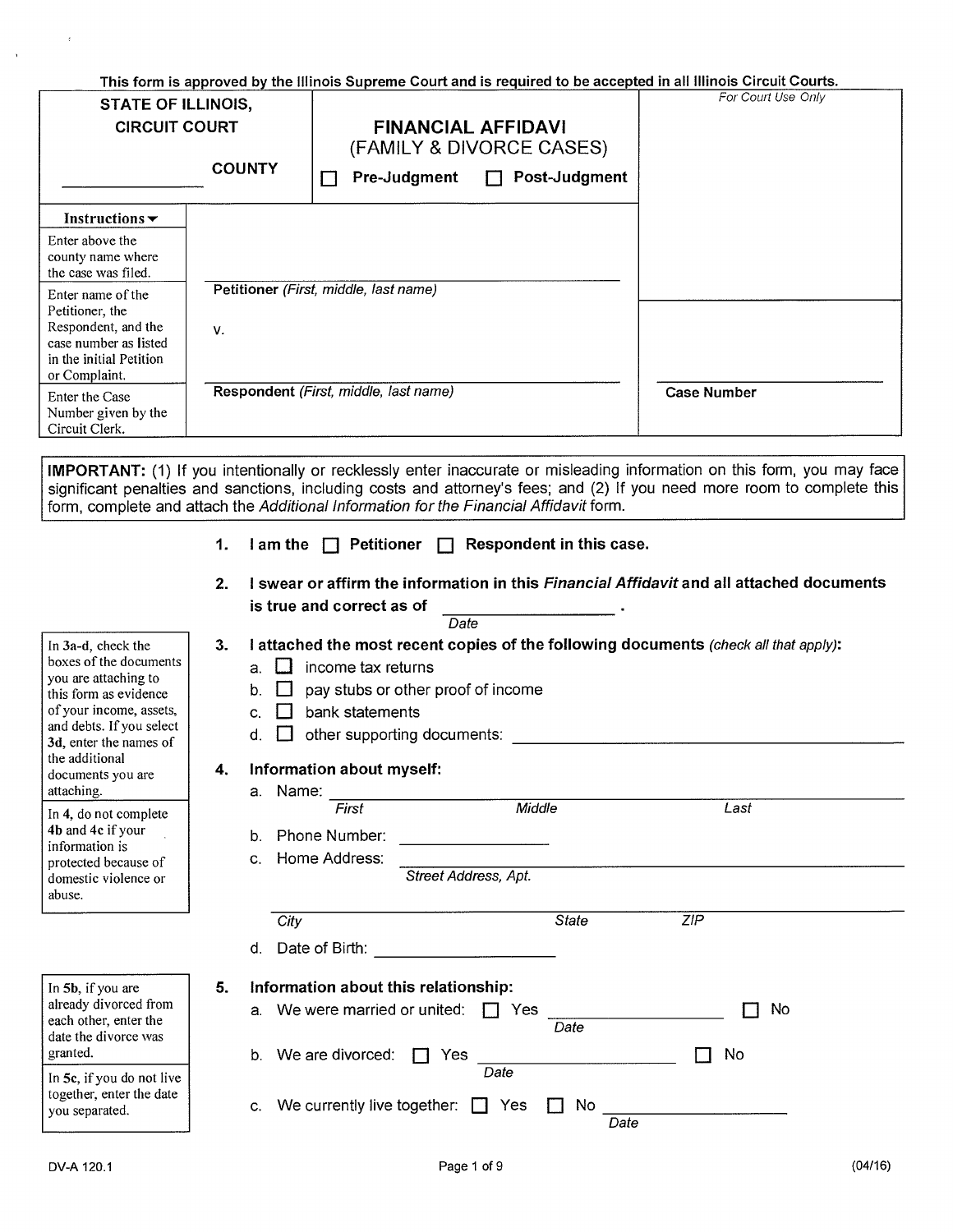## **6. Information about other household members:**

| I currently live with another adult who is not the Petitioner or Respondent in this case |
|------------------------------------------------------------------------------------------|
| who helps pay my expenses: $\Box$ Yes $\Box$ No                                          |

## **7. Children:**

a. Children were born or adopted as a result of this relationship:  $\Box$  Yes  $\Box$  No

| b. |                | Name of Child of this Relationship | Date of Birth | Lives with |            |
|----|----------------|------------------------------------|---------------|------------|------------|
|    |                |                                    |               | Petitioner | Respondent |
|    | っ              |                                    |               | Petitioner | Respondent |
|    | 3              |                                    |               | Petitioner | Respondent |
|    | `4.            |                                    |               | Petitioner | Respondent |
|    | 5 <sub>1</sub> |                                    |               | Petitioner | Respondent |

c. Other children not of this relationship live with me:  $\Box$  Yes  $\Box$  No

# **8. My employment:**

| ο.<br><b>IVIY EMPLOYMENT.</b><br>I am □ unemployed □ self-employed □ employed by someone else<br>a. |    |                                                                                      |                                                                       |  |  |  |  |  |
|-----------------------------------------------------------------------------------------------------|----|--------------------------------------------------------------------------------------|-----------------------------------------------------------------------|--|--|--|--|--|
|                                                                                                     | b. | Employer name:                                                                       |                                                                       |  |  |  |  |  |
|                                                                                                     | C. | Employer address:<br>Street Address, Apt.                                            |                                                                       |  |  |  |  |  |
|                                                                                                     |    |                                                                                      |                                                                       |  |  |  |  |  |
|                                                                                                     |    | $\overline{ZIP}$<br><b>State</b><br>City                                             |                                                                       |  |  |  |  |  |
|                                                                                                     | d. | Number of paychecks per year:<br>12 (monthly)<br>24 (two times a month)              |                                                                       |  |  |  |  |  |
|                                                                                                     |    | 26 (every two weeks)<br>52 (weekly)<br>$\mathbf{1}$                                  |                                                                       |  |  |  |  |  |
|                                                                                                     |    | I am paid in cash                                                                    |                                                                       |  |  |  |  |  |
|                                                                                                     | е. | Gross income (before taxes and deductions) so far this year \$                       |                                                                       |  |  |  |  |  |
|                                                                                                     |    | as of<br>Date                                                                        |                                                                       |  |  |  |  |  |
|                                                                                                     |    |                                                                                      |                                                                       |  |  |  |  |  |
| 9.                                                                                                  |    | My gross income and taxes from last year:                                            |                                                                       |  |  |  |  |  |
|                                                                                                     | a. | Tax filing status: $\Box$ Married (Joint) $\Box$ Married (Separate) $\Box$<br>Single |                                                                       |  |  |  |  |  |
|                                                                                                     |    | Head of Household $\Box$ Did not file                                                |                                                                       |  |  |  |  |  |
|                                                                                                     | b. | Number of dependent exemptions claimed:                                              |                                                                       |  |  |  |  |  |
|                                                                                                     | C. | Total number of exemptions claimed:                                                  |                                                                       |  |  |  |  |  |
|                                                                                                     | d. | or amount owed $$$<br>Amount of most recent tax refund: \$                           |                                                                       |  |  |  |  |  |
|                                                                                                     | e. | Gross income (before taxes and deductions) last year: \$                             |                                                                       |  |  |  |  |  |
|                                                                                                     |    |                                                                                      |                                                                       |  |  |  |  |  |
|                                                                                                     |    | 10. Bankruptcy in the last 5 years:                                                  |                                                                       |  |  |  |  |  |
|                                                                                                     |    | I filed for bankruptcy in the last 5 years: $\Box$ Yes $\Box$<br>No                  |                                                                       |  |  |  |  |  |
| 11.                                                                                                 |    | My gross monthly income (before taxes and deductions) is:                            |                                                                       |  |  |  |  |  |
|                                                                                                     |    | Regular employment earnings (salary, wages, base pay, etc.)                          |                                                                       |  |  |  |  |  |
|                                                                                                     |    | Overtime                                                                             |                                                                       |  |  |  |  |  |
|                                                                                                     |    | Commission                                                                           | $\frac{1}{2}$ $\frac{1}{2}$ $\frac{1}{2}$ $\frac{1}{2}$ $\frac{1}{2}$ |  |  |  |  |  |
|                                                                                                     |    | <b>Tips</b>                                                                          |                                                                       |  |  |  |  |  |
|                                                                                                     |    |                                                                                      |                                                                       |  |  |  |  |  |

In 7b, check the box to indicate who each child of this relationship lives with. Check both boxes if the child lives with both parents. If the child does not live with Petitioner or Respondent, do not check either box.

In 8a, check all that apply. Provide all information requested about your jobs, including all full-time, part-time, temporary, contract, or other work. If you need more room to list additional employment, complete and attach *Additional Information for the Financial Affidavit.* 

In 8e, enter your total gross income from all sources from January 1 of this year through the date you list.

In 9a, check only one.

In 9a-d, enter the information you submitted on last year's IRS tax return. If you did not file a tax return for last year check Did not file, leave a-d blank but still complete 9e.

For help in calculating monthly amounts, see How *to Complete a Financial Affidavit.* 

In 11. Regular employment earnings mean the monthly gross income you receive on a regular basis from employment.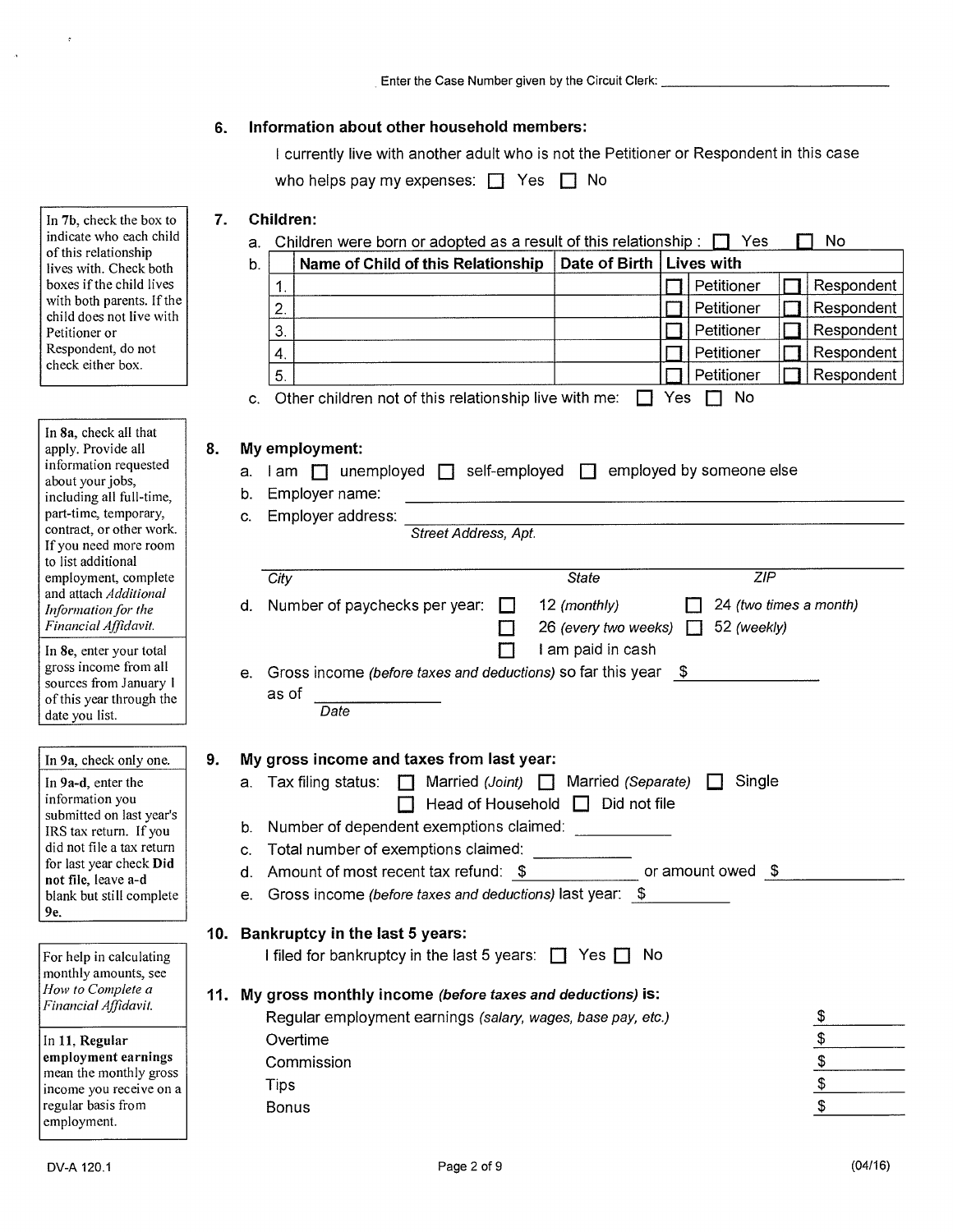| Pension and other retirement benefits                            | $\frac{3}{2}$               |
|------------------------------------------------------------------|-----------------------------|
| Annuity                                                          | $\frac{1}{2}$               |
| Interest income                                                  |                             |
| Dividend income                                                  |                             |
| Trust income                                                     |                             |
| Social Security: SSI SSDI retirement (check all that apply)      | $\frac{1}{2}$               |
| Unemployment benefits                                            |                             |
| Disability payment (not Social Security)                         | $\frac{\text{I}}{\text{I}}$ |
| Workers' compensation                                            | $\overline{\mathcal{L}}$    |
| TANF and SNAP                                                    |                             |
| Military allowances                                              | $\frac{\$}{\$}$             |
| Investment income                                                | $\frac{1}{2}$               |
| Rental income                                                    | $\frac{1}{2}$               |
| Partnership income                                               | $\frac{1}{2}$               |
| Distributions and draws                                          | $\frac{1}{2}$               |
| Royalty income                                                   | $\frac{1}{2}$               |
| Educational funds (include payments made directly to the school) | $\frac{1}{2}$               |
| Maintenance                                                      | $\frac{1}{2}$               |
| Child support for children of this relationship                  | $\frac{1}{2}$               |
| Child support for children not of this relationship              |                             |
| Gifts of money                                                   | $\frac{16}{16}$             |
| Other                                                            | \$                          |

## **Total Gross Monthly Income**

| 12. | My monthly deductions are:                                                                                                                                                                                                                  |                          |
|-----|---------------------------------------------------------------------------------------------------------------------------------------------------------------------------------------------------------------------------------------------|--------------------------|
|     | Federal tax                                                                                                                                                                                                                                 | \$                       |
|     | State tax                                                                                                                                                                                                                                   | $\frac{3}{2}$            |
|     | FICA (or Social Security equivalent)                                                                                                                                                                                                        | $\frac{1}{2}$            |
|     | Medicare tax                                                                                                                                                                                                                                | $\frac{3}{2}$            |
|     | Mandatory retirement contributions (by law or condition of employment)                                                                                                                                                                      | $\overline{\mathcal{F}}$ |
|     | Union dues                                                                                                                                                                                                                                  | $\overline{\mathcal{F}}$ |
|     | Health insurance premiums (medical, dental, vision)                                                                                                                                                                                         | $\overline{\mathcal{F}}$ |
|     | Life insurance premiums to secure child support                                                                                                                                                                                             | $\frac{1}{2}$            |
|     | Child support actually paid under a court order in a different case                                                                                                                                                                         | $\frac{1}{2}$            |
|     | Maintenance actually paid under a court order in a different case                                                                                                                                                                           | $\frac{1}{2}$            |
|     | Maintenance actually paid or payable under a court order in this case                                                                                                                                                                       | \$                       |
|     | Expenditures for repayment of debts that represent reasonable and necessary<br>expenses for the production of income including, but not limited to, student<br>loans, medical expenditures necessary to preserve life or health, reasonable |                          |
|     | expenditures for the benefit of the child and other parent, exclusive of gifts.                                                                                                                                                             | \$                       |
|     | Foster care payments paid by DCFS                                                                                                                                                                                                           | \$                       |
|     | <b>Total Monthly Deductions</b>                                                                                                                                                                                                             | \$                       |

Income other than Regular employment earnings, such as Overtime, Commission. or Bonus should be listed separately.

For Educational funds include fellowships, stipends, grants, scholarships, etc.

If you have other monthly income not listed in 11, list the income source in Other and enter the amount.

In Total Gross Monthly Income, add the amounts in 11 together and enter the total.

For help in calculating monthly amounts, see *How to Complete a Financial Affidavit.* 

In 12, use information from your paystubs, tax records, and other sources to identify all properly calculated deductions.

In Total Monthly Deductions, add the amounts from 12 together and enter the total.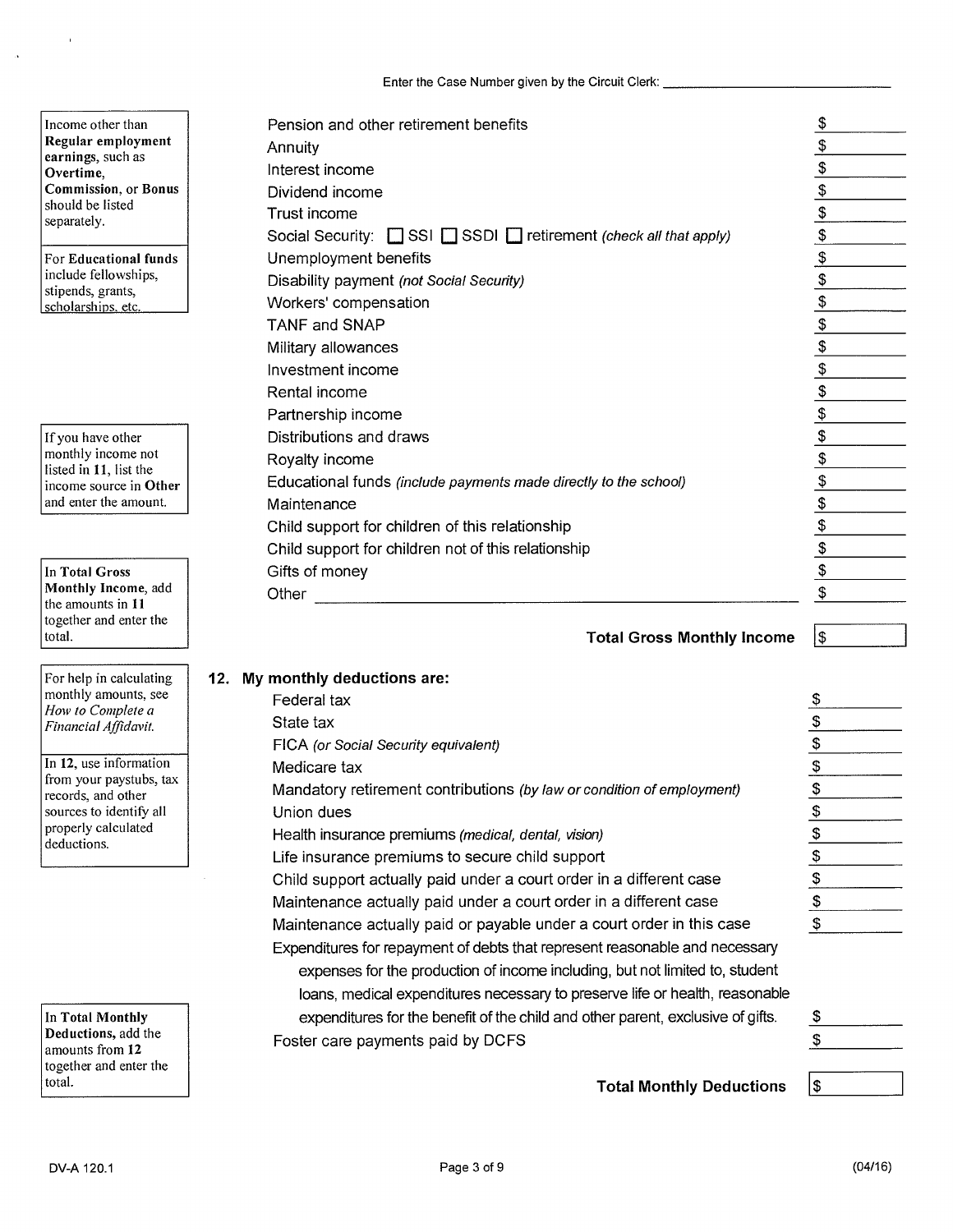**13. My monthly living expenses are:** 

For help in calculating monthly amounts, see *How to Complete a Financial Affidavit.* 

 $\bar{\mathcal{A}}$ 

In 13a, enter the amount your household spends on each item each month.

If you have other monthly living expenses not listed in 13a, list the expense in **Other** and enter the amount.

In **Subtotal Monthly Household Expenses,**  add the amounts in **13a**  together and enter the total.

In **13b,** enter the amount you spend monthly on each type of transportation expense.

If you have other transportation expenses not listed in **13b,**  describe the expense in **Other** and enter the amount.

In **Subtotal Monthly Transportation Expenses,** add the amounts in **13b** together and enter the total. In **13c,** enter the amount you spend monthly only for yourself on each type of expense. Do not include expenses you are reimbursed for through insurance or your employer.

| a. | <b>Household Expenses</b>                                    |                                              |
|----|--------------------------------------------------------------|----------------------------------------------|
|    | Mortgage or rent                                             | \$                                           |
|    | Home equity (HELOC) and second mortgage                      | \$                                           |
|    | Real estate taxes                                            | $\overline{\$}$                              |
|    | Homeowners or condo association dues and assessments         | $\overline{\$}$                              |
|    | Homeowners or renters insurance                              | $\overline{\mathfrak{s}}$                    |
|    | Gas                                                          | $\overline{\mathcal{E}}$                     |
|    | Electric                                                     | $\overline{\mathfrak{s}}$                    |
|    | Telephone                                                    | $\overline{\mathfrak{s}}$                    |
|    | Cable or satellite TV                                        | $\overline{\$}$                              |
|    | Internet                                                     | \$                                           |
|    | Water and sewer                                              | $\overline{\mathcal{E}}$                     |
|    | Garbage removal                                              | $\overline{\$}$                              |
|    | Laundry and dry cleaning                                     | $\overline{\$}$                              |
|    | House cleaning service                                       | $\overline{\$}$                              |
|    | Necessary repairs and maintenance to my property             | \$                                           |
|    | Pet care                                                     | \$                                           |
|    | Groceries, household supplies, and toiletries                | $\overline{\$}$                              |
|    | Other                                                        | $\overline{\mathbf{S}}$                      |
|    |                                                              |                                              |
|    | <b>Subtotal Monthly Household Expenses</b>                   | $\mathfrak{P}$                               |
|    |                                                              |                                              |
| b. | <b>Transportation Expenses</b>                               |                                              |
|    | Car payment                                                  | \$                                           |
|    | Repairs and maintenance                                      | $\overline{\$}$                              |
|    | Insurance, license, and city stickers                        | \$                                           |
|    | Gasoline                                                     | $\overline{\mathfrak{s}}$                    |
|    | Taxi, ride-share, bus, and train                             | $\overline{\$}$                              |
|    | Parking                                                      | $\overline{\$}$                              |
|    | Other                                                        | $\overline{\$}$                              |
|    |                                                              |                                              |
|    | <b>Subtotal Monthly Transportation Expenses</b>              | $\boxed{3}$                                  |
|    |                                                              |                                              |
| C. | <b>Personal Expenses</b>                                     |                                              |
|    | Medical (out-of-pocket expenses)                             |                                              |
|    | Doctor visits                                                | \$                                           |
|    | Therapy and counseling                                       | $\overline{\$}$<br>$\overline{\mathfrak{s}}$ |
|    | Dental and orthodontia                                       |                                              |
|    | Optical                                                      | \$<br>$\overline{\mathfrak{s}}$              |
|    | Medicine                                                     |                                              |
|    | Life insurance (not required by law to secure child support) |                                              |
|    | Life (term)                                                  | \$                                           |
|    | Life (whole or annuity)                                      |                                              |
|    | Clothing                                                     | $\frac{3}{9}$                                |
|    | Grooming (hair, nails, spa, etc.)                            |                                              |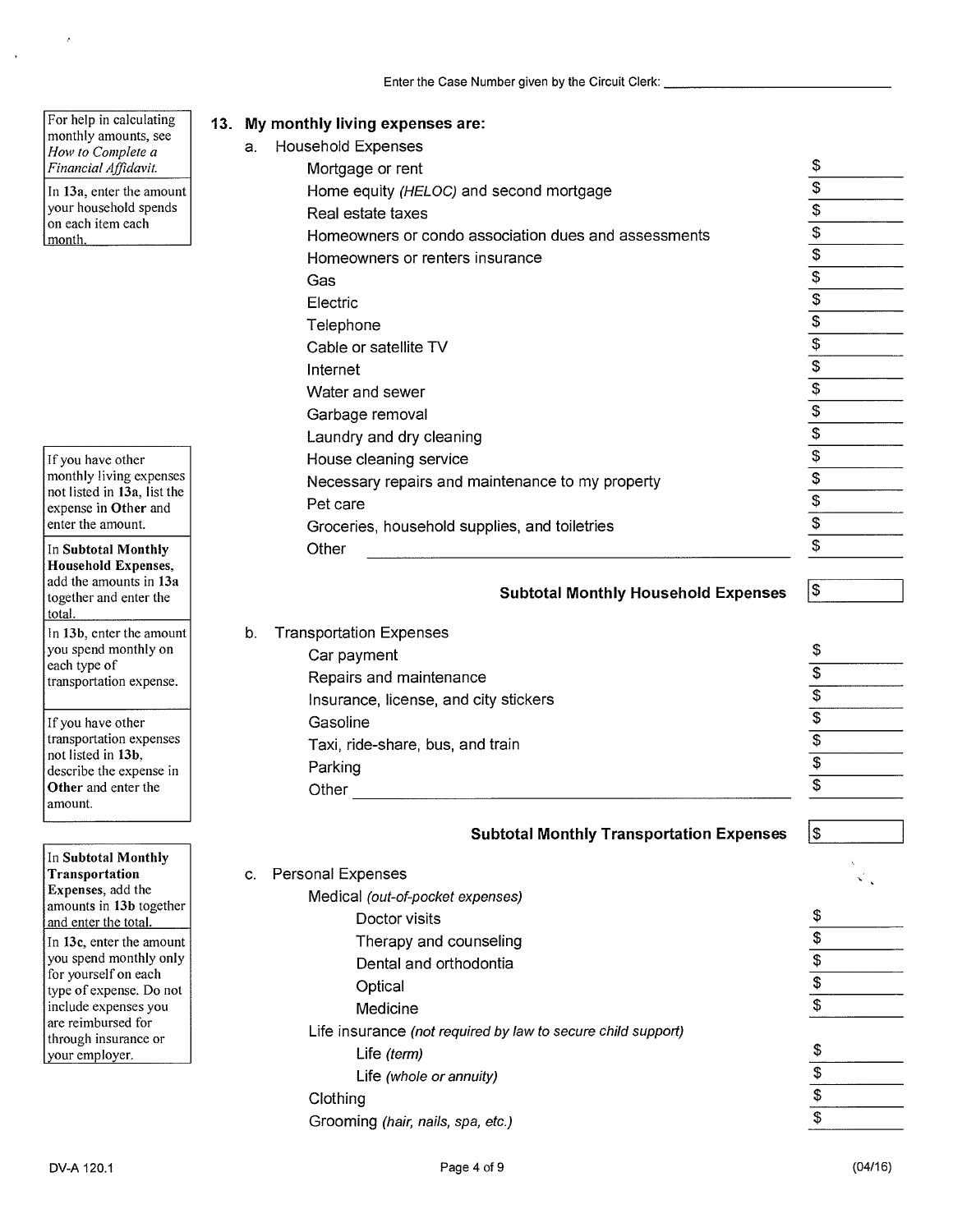Enter the Case Number given by the Circuit Clerk: \_\_\_\_\_\_\_\_\_\_\_\_\_\_\_\_\_\_\_\_\_\_\_\_\_\_\_\_\_\_

|    | Club membership dues                                                        | \$                        |
|----|-----------------------------------------------------------------------------|---------------------------|
|    | Entertainment, dining out, and hobbies                                      | $\overline{\mathcal{E}}$  |
|    | Newspapers, magazines, and subscriptions                                    | $\overline{\mathfrak{s}}$ |
|    | Gifts                                                                       | $\overline{\mathfrak{s}}$ |
|    | Donations (political, religious, charity, etc.)                             | $\overline{\mathbf{e}}$   |
|    | Vacations                                                                   | $\overline{\mathfrak{s}}$ |
|    | Voluntary trade or professional association dues                            | $\frac{1}{3}$             |
|    | Professional fees (accountants, tax preparers, etc.)                        |                           |
|    | Other                                                                       | $\overline{\$}$           |
|    |                                                                             |                           |
|    | <b>Subtotal Monthly Personal Expenses</b>                                   | $\mathfrak{P}$            |
| d. | Minor and Dependent Children Expenses                                       |                           |
|    | Clothing                                                                    | \$                        |
|    | Grooming (hair, nails, spa, etc.)                                           | $\overline{\$}$           |
|    | Education                                                                   |                           |
|    | Tuition                                                                     | \$                        |
|    | Books, fees, and supplies                                                   | \$                        |
|    | School lunch                                                                | $\overline{\$}$           |
|    | Transportation                                                              | $\overline{\mathcal{S}}$  |
|    | School-sponsored trips and special events                                   | $\frac{3}{9}$             |
|    | Uniforms                                                                    |                           |
|    | Before and after-school care                                                |                           |
|    | Tutoring and summer school                                                  | $\overline{\$}$           |
|    | Medical (out-of-pocket expenses)                                            |                           |
|    | Doctor visits                                                               | \$                        |
|    | Therapy and counseling                                                      | $\frac{1}{2}$             |
|    | Dental and orthodontia                                                      |                           |
|    | Optical                                                                     | $\overline{\$}$           |
|    | Medicine                                                                    | $\overline{\mathcal{L}}$  |
|    | Allowance                                                                   | $\overline{\mathfrak{s}}$ |
|    | Childcare and sitters                                                       |                           |
|    | Extracurricular activities and sports (including equipment, uniforms, etc.) | $\frac{1}{2}$             |
|    | Summer and school-break camps                                               |                           |
|    | Vacations (children only)                                                   |                           |
|    | Entertainment, dining out, and hobbies (children only)                      | $\frac{2}{3}$             |
|    | Gifts children give to others                                               |                           |
|    | Other<br>the control of the control of the control of the                   | \$                        |
|    |                                                                             | $\frac{1}{2}$             |
|    | <b>Subtotal Monthly Children Expenses</b>                                   |                           |

**Total Monthly Living Expenses** (add the subtotals from above)

If you have other personal expenses not listed in **13c,** describe the expense in **Other**  and enter the amount.

In **Subtotal Monthly Personal Expenses,** add the amounts in **13c**  together and enter the total.

**In 13d,** enter the amount spent monthly on the minor and dependent children of this relationship.

In **Medical,** do not include expenses you are reimbursed for through insurance or your employer.

If there are other childrelated expenses not listed in **13d,** describe the expense in **Other**  and enter the amount.

**In Subtotal Monthly Children Expenses,**  add the amounts in **13d**  together and enter the total.

In **Total Monthly Living Expenses,** add the Subtotals from **13a-13d** together and enter the total.

|\$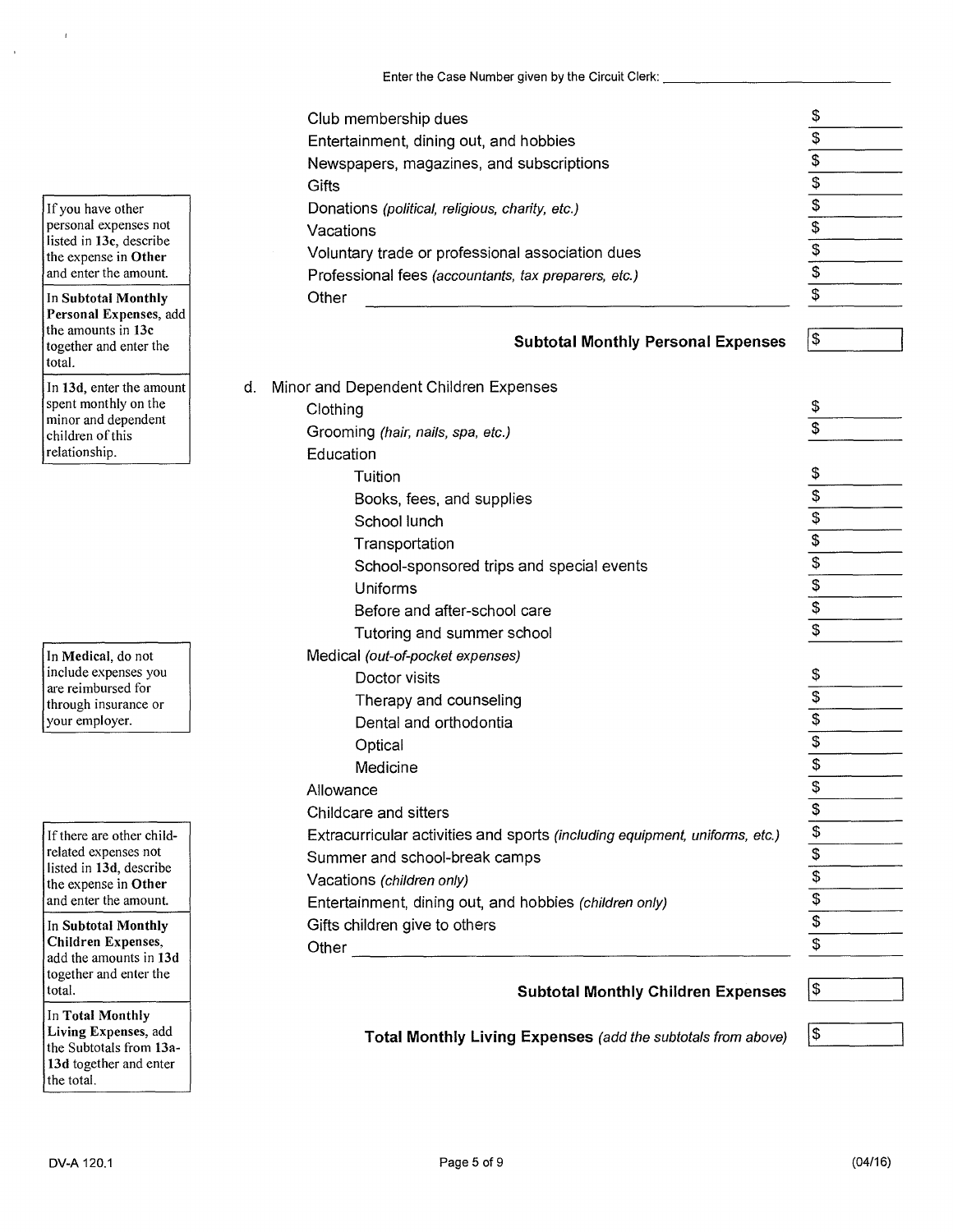Enter the **Case** Number given by the Circuit Clerk:

#### In 14, enter your debts including credit cards and past due bills.

ï

 $\hat{\mathbf{r}}$ 

Do not include debt payments previously listed in 13 above, such as your mortgage or car payment.

In **Total Monthly Debt Payments,** add the **Minimum Monthly Payment** amounts from **14** together and enter the total.

| In Total Gross Monthly<br>Income, enter the total<br>from 11.                                                                            | 15. |    | <b>Total Income Availa</b>                                       |
|------------------------------------------------------------------------------------------------------------------------------------------|-----|----|------------------------------------------------------------------|
| In Total Monthly<br>Deductions, enter the<br>total from 12.                                                                              |     | а. | <b>Total Monthly N</b><br><b>Total Gross</b>                     |
| <b>Subtract Total Monthly</b><br><b>Deductions</b> from Total<br><b>Gross Monthly Income</b><br>and enter the total.                     |     |    | <b>Total Monthl</b><br><b>Total Monthl</b>                       |
| In Total Monthly<br>Living Expenses, enter<br>the total from 13.                                                                         |     | b. | <b>Total Monthly Liv</b><br><b>Total Monthly</b>                 |
| In Total Monthly Debt<br>Payments, enter the total<br>from $14$ .                                                                        |     |    | <b>Total Monthly</b><br>Total Monthl <sup>,</sup>                |
| <b>Subtract Total Monthly</b><br><b>Debt Payments from</b><br><b>Total Monthly Living</b><br><b>Expenses</b> and enter the<br>total.     |     | С. | <b>Total Income Ava</b><br>Total Monthly<br><b>Total Monthly</b> |
| In Total Monthly Net<br>Income, enter the total<br>from 15a.                                                                             |     |    | <b>Total Income</b>                                              |
| In Total Monthly<br>Living Expenses and<br>Debt Payments, enter<br>the total from 15b.                                                   |     |    |                                                                  |
| <b>Subtract Total Monthly</b><br>Living Expenses and<br>Debt Payments from<br><b>Total Monthly Net</b><br>Income and enter the<br>total. |     |    |                                                                  |

# **14. My debts:**

|     |    |    | <b>Creditor Name</b>                            | Describe Nature of Debt<br>(household goods, attorney's<br>fees, etc.) | Amount<br>Owed | Monthly<br>Payment<br><b>Being Made</b> |
|-----|----|----|-------------------------------------------------|------------------------------------------------------------------------|----------------|-----------------------------------------|
|     |    | 1. |                                                 |                                                                        | \$             | \$                                      |
|     |    | 2. |                                                 |                                                                        | \$             | \$                                      |
|     |    | 3. |                                                 |                                                                        | \$             | \$                                      |
|     |    | 4. |                                                 |                                                                        | \$             | \$                                      |
|     |    | 5. |                                                 |                                                                        | \$             | \$                                      |
|     |    | 6. |                                                 |                                                                        | \$             | \$                                      |
|     |    |    |                                                 | <b>Total Monthly Debt Payments</b>                                     |                | \$                                      |
| 15. |    |    | <b>Total Income Available Per Month:</b>        |                                                                        |                |                                         |
|     | a. |    | <b>Total Monthly Net Income</b>                 |                                                                        |                |                                         |
|     |    |    | <b>Total Gross Monthly Income</b>               |                                                                        |                | \$                                      |
|     |    |    | <b>Total Monthly Deductions</b>                 |                                                                        |                | \$                                      |
|     |    |    | <b>Total Monthly Net Income</b>                 |                                                                        | $=$            | \$                                      |
|     | b. |    | Total Monthly Living Expenses and Debt Payments |                                                                        |                |                                         |
|     |    |    | <b>Total Monthly Living Expenses</b>            |                                                                        |                | \$                                      |
|     |    |    | <b>Total Monthly Debt Payments</b>              |                                                                        | $\div$         | \$                                      |
|     |    |    | Total Monthly Living Expenses and Debt Payments |                                                                        | $=$            | \$                                      |
|     | C. |    | Total Income Available Per Month                |                                                                        |                |                                         |
|     |    |    | <b>Total Monthly Net Income</b>                 |                                                                        |                | \$                                      |
|     |    |    | Total Monthly Living Expenses and Debt Payments |                                                                        |                | \$                                      |

Available Per Month  $=$  \$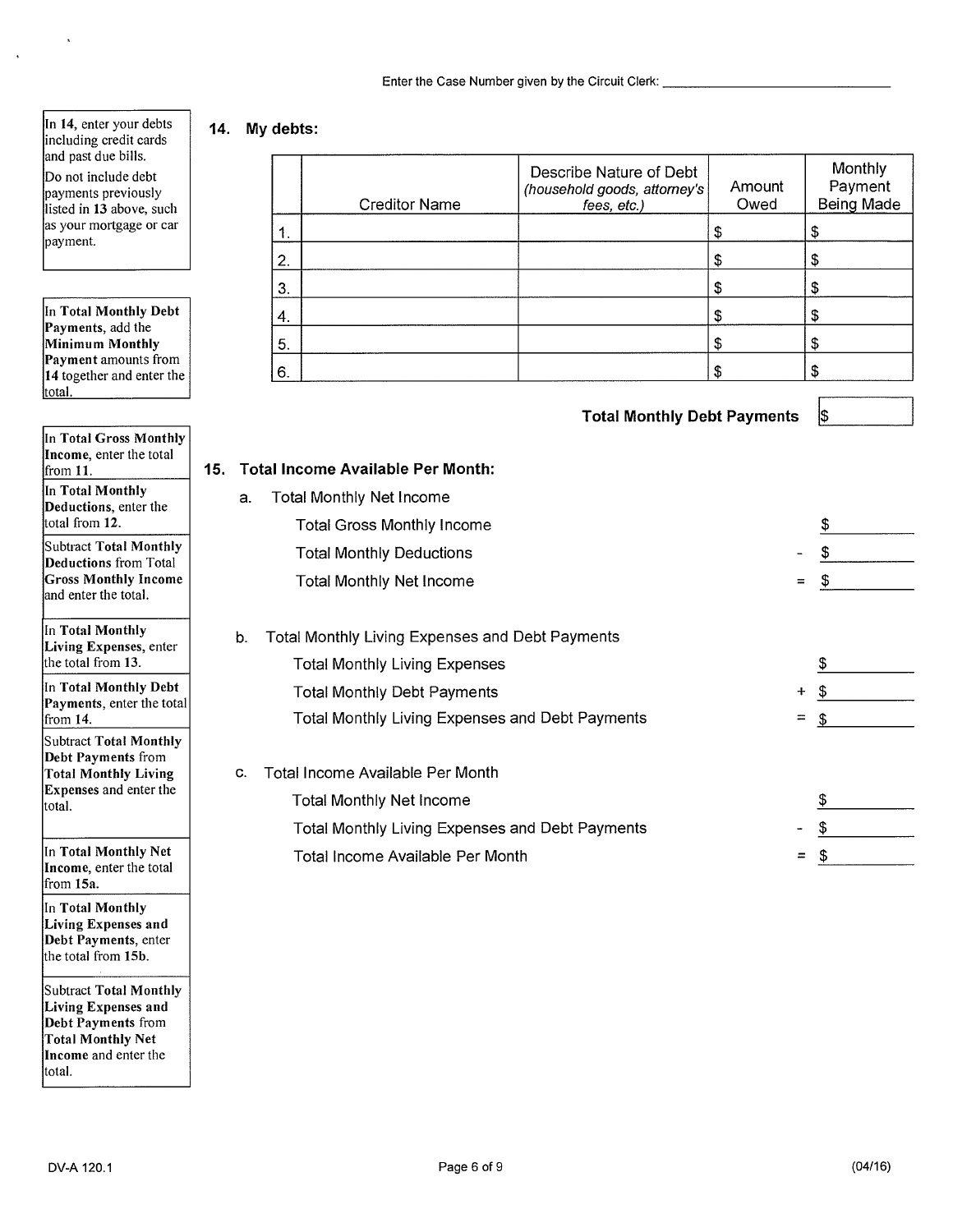## 16. My assets:

a. Cash and Cash Equivalents

## Checking, Savings, Money Market, and Other Bank or Credit Union Accounts

|     | Name of Bank or Institution | Name on Account | Account Type | Balance |
|-----|-----------------------------|-----------------|--------------|---------|
| 1.  |                             |                 |              |         |
| 2.  |                             |                 |              |         |
| 3.  |                             |                 |              |         |
| 4.  |                             |                 |              |         |
| -5. |                             |                 |              |         |

## Certificates of Deposit

|     | Name of Bank or Institution | Name on Account | Balance |
|-----|-----------------------------|-----------------|---------|
| . . |                             |                 |         |
| 2.  |                             |                 |         |
| 3.  |                             |                 |         |
| `4. |                             |                 |         |

## Cash and Prepaid Debit Card

|          | Location of Cash/Card | Held By | Balance |
|----------|-----------------------|---------|---------|
| . .      |                       |         |         |
| <u>.</u> |                       |         |         |
| u.       |                       |         |         |

## b. Investment Accounts and Securities

## Stocks, Bonds, Options, and ESOPs

|    | Company Name | # Shares | Type | Owner | <b>FMV</b> |
|----|--------------|----------|------|-------|------------|
| 1. |              |          |      |       |            |
| 2. |              |          |      |       | Φ          |
| 3. |              |          |      |       | æ          |
| 4. |              |          |      |       |            |
| 5. |              |          |      |       |            |

## Investment/Brokerage Accounts, Mutual Funds, and Secured or Unsecured Notes

|           | Description of Asset | Owner | Balance |
|-----------|----------------------|-------|---------|
| . .       |                      |       |         |
|           |                      |       |         |
| ົ<br>۰. ت |                      |       |         |
| $-4.$     |                      |       |         |

In 16a, enter your cash and cash equivalents. Do not list account numbers.

In 16b, enter information for your investments and securities.

s is is

FMV means Fair Market Value throughout this form.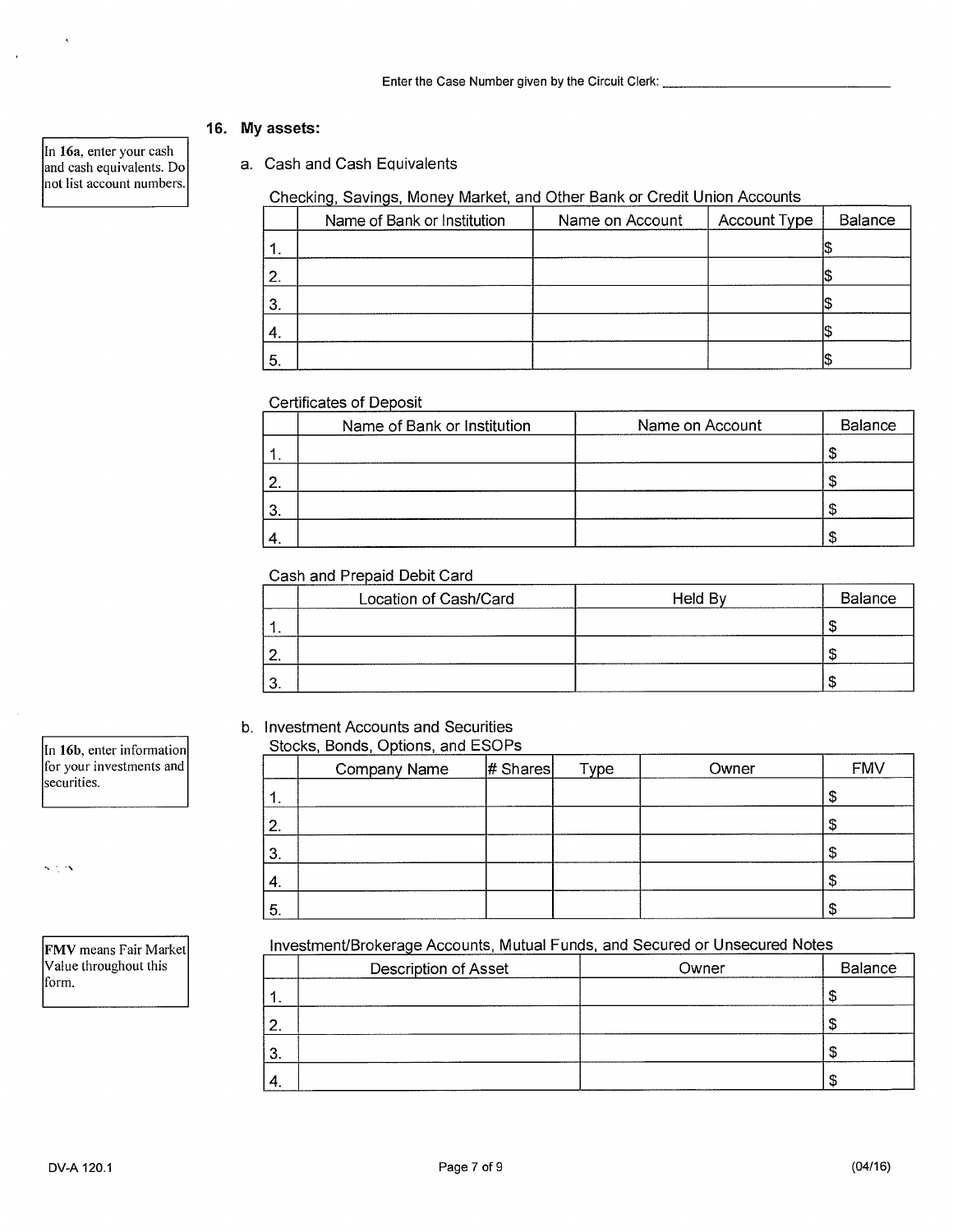Enter the Case Number given by the Circuit Clerk:

In 16c, enter information for your real estate.

In 16c and 16d, in **Balance Due, enter the** total amount remaining on your loan.

In 16d, enter information about your motor vehicles.

In 16e, enter information about your business interests.

In Type, enter whether the business is a corporation, S Corp, or LLC, etc.

In 16f, enter information about each life insurance policy you have for yourself, the other party, or your children

In 16g, enter information about retirement benefits (vested and non-vested).

In 16h, enter information about your federal and state tax returns for the last 2 years. Check Refund if you received money or check Amount Owed if you owed additional taxes.

|     | Address | Name on Title | <b>FMV</b> | <b>Balance Due</b> |
|-----|---------|---------------|------------|--------------------|
| . . |         |               |            | จ                  |
| 2.  |         |               |            | S                  |
| 3.  |         |               |            | S                  |
|     |         |               |            | £.                 |

## d. Motor Vehicles (cars, boats, trailers, motorcycles, aircrafts, etc.)

|          | Year, Make, and Model | Name on Title | <b>FMV</b> | <b>Balance Due</b> |
|----------|-----------------------|---------------|------------|--------------------|
| . .      |                       |               |            |                    |
| <u>.</u> |                       |               |            | - 12               |
| 3.       |                       |               |            |                    |
| ┭.       |                       |               |            |                    |

## e. Business Interests

|         | Name of Business | $T$ ype | % of Ownership | <b>FMV</b> |
|---------|------------------|---------|----------------|------------|
| и       |                  |         |                |            |
| 2       |                  |         |                |            |
| ◠<br>J. |                  |         |                |            |

## f. Life Insurance Policies

| Name of Insurance Company | Type of Policy | Death Benefit | Cash Value |
|---------------------------|----------------|---------------|------------|
|                           |                |               |            |
|                           |                |               |            |
|                           |                |               |            |

#### Retirement Benefits and Deferred Compensation (pension plan, annuity, IRA, 401(k), 403(b), SEP) q.

|               | $\ldots$ . The contract contract of the contract of the contract of the contract $\mu$ and $\mu$ and $\mu$ and $\mu$ and $\mu$ |              |                               |
|---------------|--------------------------------------------------------------------------------------------------------------------------------|--------------|-------------------------------|
|               | Name of Plan                                                                                                                   | Type of Plan | <b>FMV or Account Balance</b> |
|               |                                                                                                                                |              |                               |
| $^{\circ}$ 2. |                                                                                                                                |              |                               |
| 3.            |                                                                                                                                |              |                               |
| 4.            |                                                                                                                                |              |                               |

h. Income Tax Refunds or Amounts Owed for the Last 2 Years (federal and state)

|  | Tax year   Federal: Onefund Omeont Owed State: Onefund One Amount Owed |
|--|------------------------------------------------------------------------|
|  |                                                                        |
|  |                                                                        |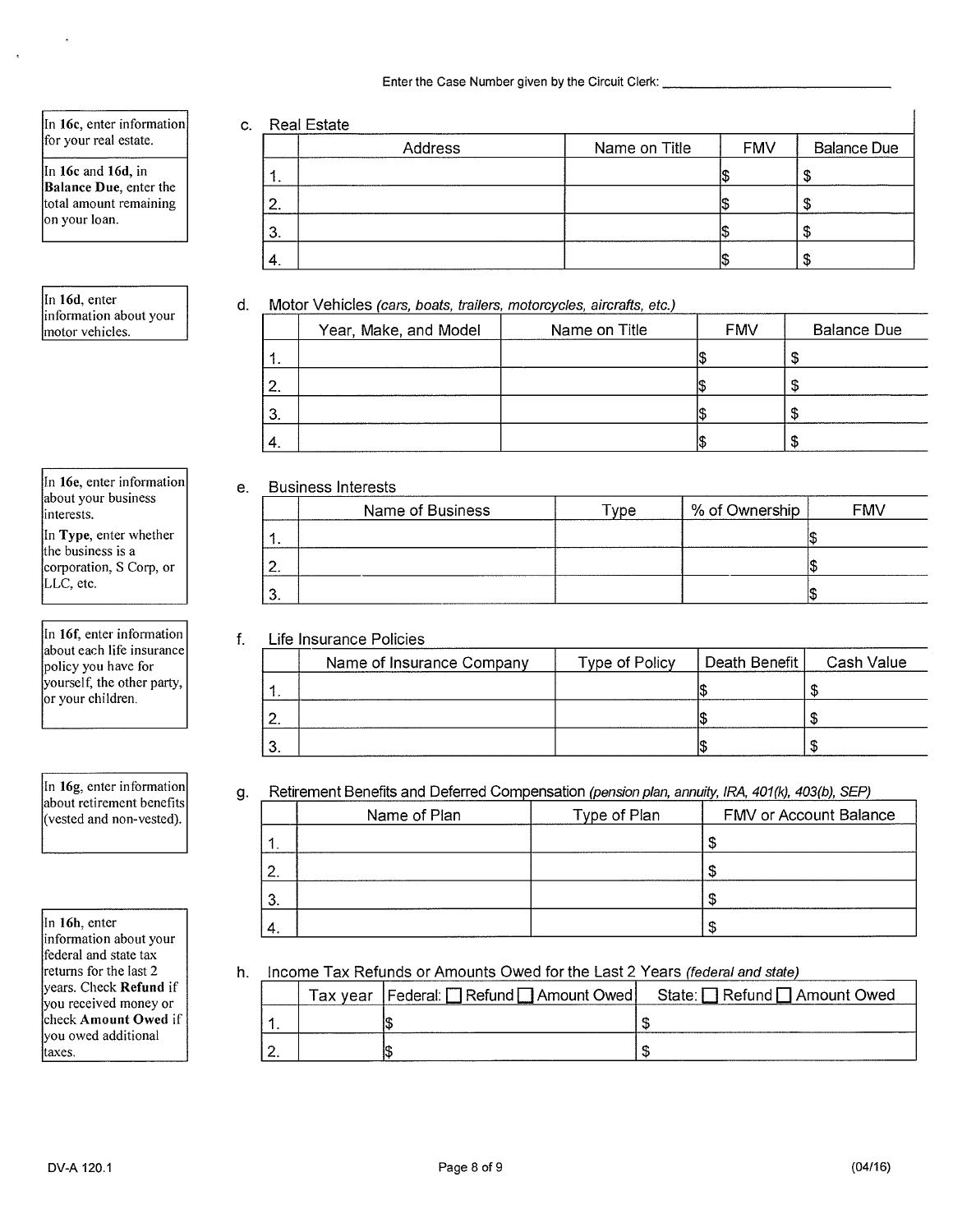i. Lawsuits and Claims (workers' compensation, disability, etc.)

|          | Case Number | Date Lawsuit or Claim Filed | <b>Amount Recovered</b> |
|----------|-------------|-----------------------------|-------------------------|
|          |             |                             |                         |
| <b>.</b> |             |                             |                         |

#### Valuable Collectibles (coins, stamps, art, antiques, etc.) j.

|               | Description | <b>FMV</b> |
|---------------|-------------|------------|
| . .           |             |            |
| $\sim$<br>. . |             |            |

#### k. Transfer or Sale of Assets or PropertyWithin the Last 2 Years With a FMV of at Least \$1,000

|     | Description | Transferred or Sold to Date of Transfer | Amount |
|-----|-------------|-----------------------------------------|--------|
| . . |             |                                         |        |
|     |             |                                         |        |

## **17. Health insurance:**

|    | a. I have health insurance: $\Box$ Yes $\Box$ No |                 |                          |                       |  |  |
|----|--------------------------------------------------|-----------------|--------------------------|-----------------------|--|--|
| b. | The insurance carrier is:                        |                 |                          |                       |  |  |
|    | c. The type of insurance is:                     | Medical         | Dental<br>Optical        |                       |  |  |
| d. | Deductible: Per individual:                      | \$              | Per family \$            |                       |  |  |
| е. | It covers:                                       | Me              | $\Box$ My spouse/partner | $\Box$ My dependents  |  |  |
|    | Type of policy:                                  | <b>HMO</b>      | $\sqcap$ PPO             | $\top$ Full indemnity |  |  |
| g. | Provided by:                                     | Employer        | $\Box$ Private policy    | $\Box$ Other group    |  |  |
| h. | Monthly cost is paid by:                         | $\Box$ Employer | $\Box$ Employee          | 7 Other               |  |  |
|    | Total monthly cost: $$$                          |                 |                          |                       |  |  |
|    |                                                  |                 |                          |                       |  |  |

#### **18. There is an** Additional Information for the Financial Affidavit form attached:

| Yes | П No |
|-----|------|
|-----|------|

**IMPORTANT:** If you intentionally or recklessly enter inaccurate or misleading information on this form, you may face significant penalties and sanctions, including costs and attorney's fees.

| Under the Code of<br>Civil Procedure, 735<br>ILCS $5/1-109$ , making<br>a statement on this<br>form that you know to<br>be false is perjury, a<br>Class 3 Felony. | 735 ILCS 5/1-109. | I certify that everything in the Financial Affidavit is true and correct. I understand that making<br>a false statement on this form is perjury and has penalties provided by law under |
|-------------------------------------------------------------------------------------------------------------------------------------------------------------------|-------------------|-----------------------------------------------------------------------------------------------------------------------------------------------------------------------------------------|
| After you finish this<br>form, sign and print<br>your name and date it.                                                                                           | Your Signature    | Your Name                                                                                                                                                                               |
|                                                                                                                                                                   | Date              |                                                                                                                                                                                         |

|                       | not recover anything,<br>enter \$0, or if your case |
|-----------------------|-----------------------------------------------------|
|                       | is still pending or has not                         |
| yet been filed, enter |                                                     |
| unknown.              |                                                     |
|                       |                                                     |
|                       | anter information                                   |

In 16j, enter information for valuable collectible items.

In 16i, enter information about lawsuits and claims you filed or intend to file. If you did

In 16k, enter information for assets or property you transferred or sold in the last 2 years with a FMV of at least \$1.000. Do not include income items listed above in 11.

In 17a-i, enter information about health insurance you have for yourself and your family.

In 17b, enter all carriers if more than one.

In 18, if you need more room to complete this form check yes, and complete and attach the *Additional Information for the Financial Affidavit* form.